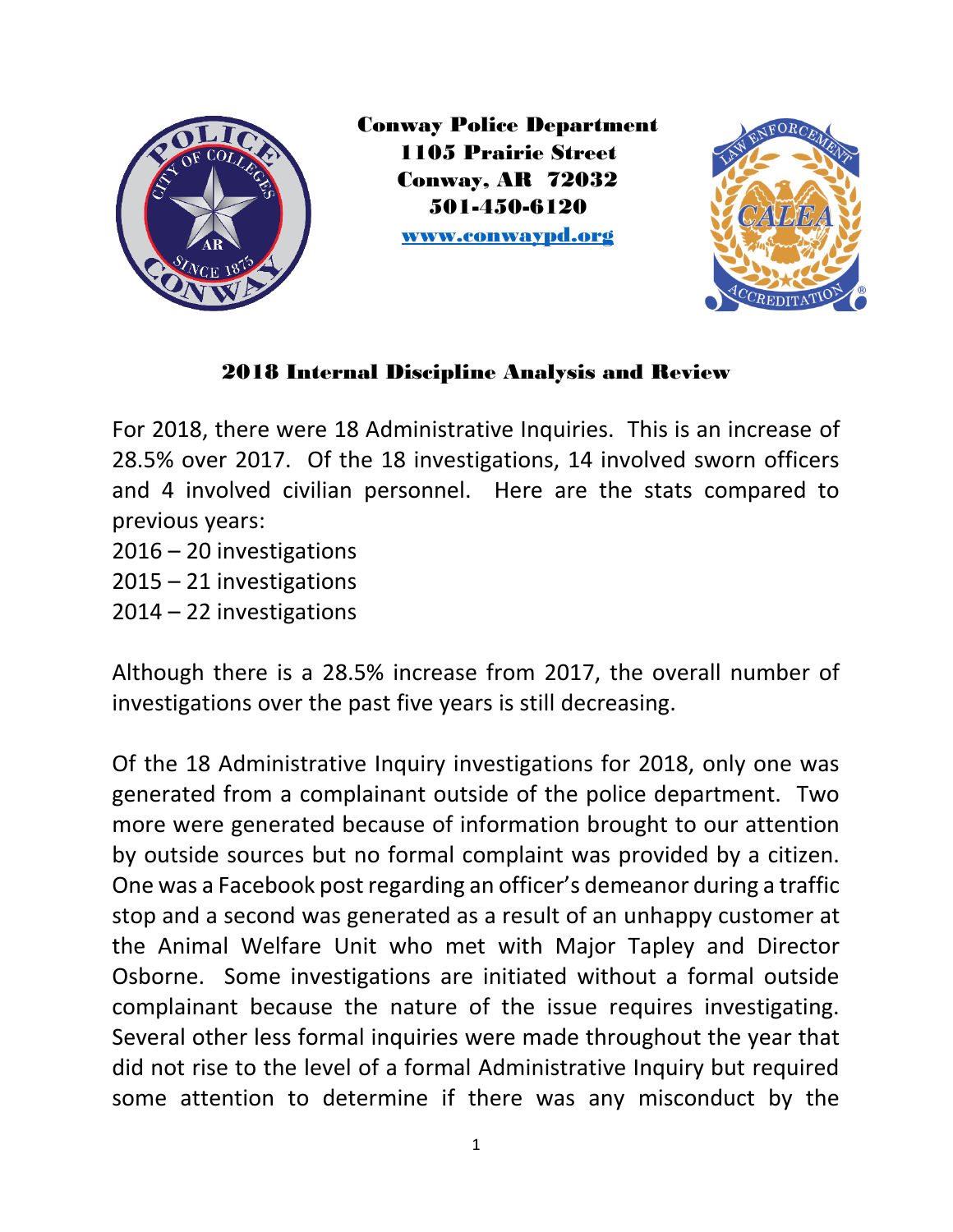employee, training issues or need for policy changes. This approach of initiating an investigation without a formal complaint can increase the number of investigations conducted. 2017 was my first full year in the Office of Professional Responsibility and my approach to handling complaints, investigations and inquiries is different from my predecessors. This type of change can be an influence on the variables in the statistics.

As a result of 18 Administrative Inquiries, the following information was compiled:

- 9 involved some form of Unsatisfactory Performance issue
- 3 involved operating emergency vehicles (pursuit or call response)
- 1 involved an accusation of discrimination based on sexual orientation (unsubstantiated)
- 2 involved respect for fellow employees, respect for command, and criticism of the department
- 1 involved the use of deadly force (officer involved shooting)
- 1 involved the use of a discriminatory joke or slur
- 1 involved an accusation of assisting a criminal
- 2 investigations were found to be exonerated
- 12 investigations were found to be substantiated
- 3 investigations were found to be unsubstantiated
- 1 investigation was stopped due to the officer retiring before the investigation process was completed.
- 3 officers resigned in lieu of termination (one officer was involved in two simultaneous investigations)
- 2 officers were suspended for a combined total of 64 hours, compared to 4 officers in 2017.
- 3 officers received a Letters of Reprimand
- 1 officer and 1 civilian employee were terminated
- 1 officer was placed on the Early Warning System
- 1 civilian employee was given a verbal counseling